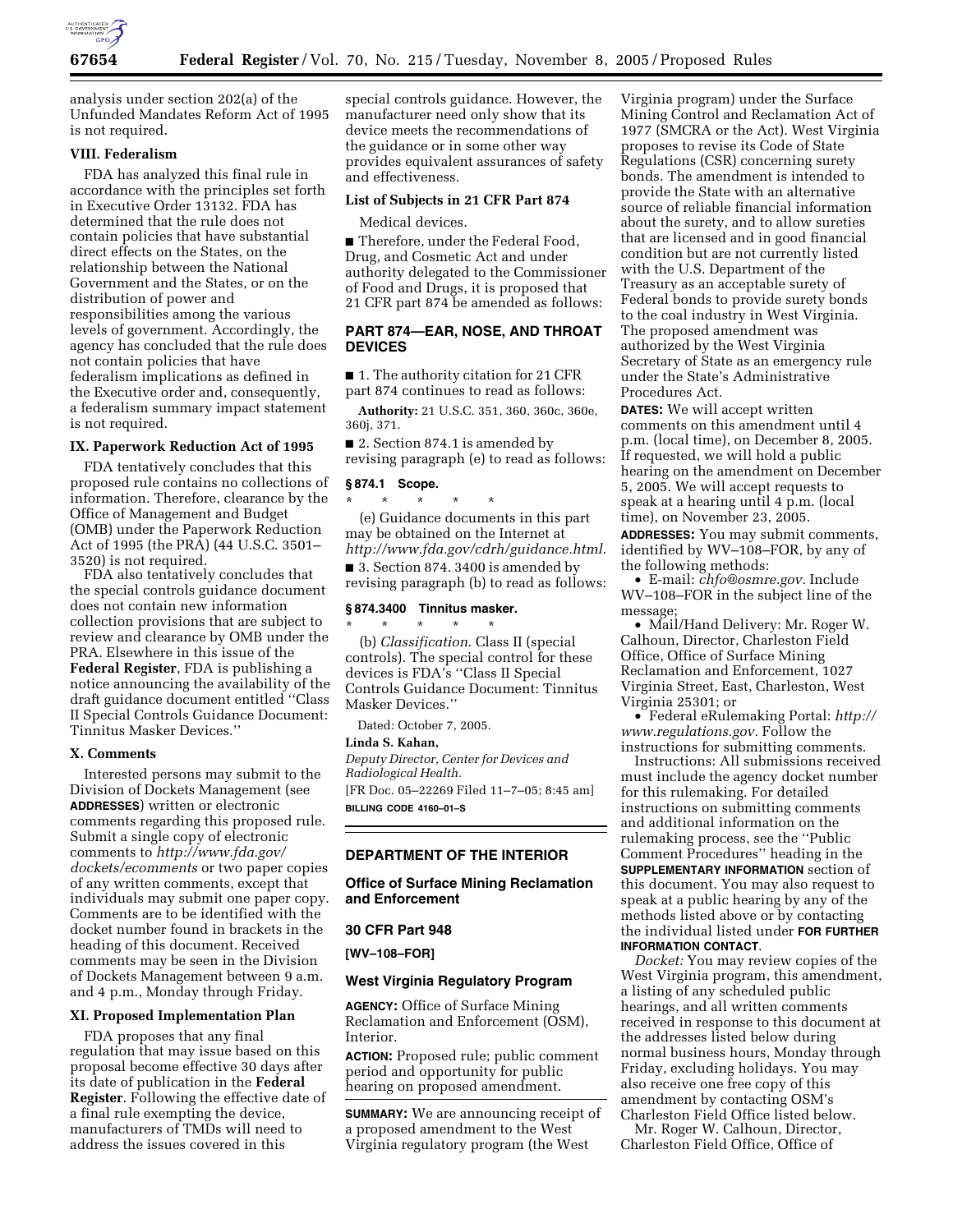Surface Mining Reclamation and Enforcement, 1027 Virginia Street, East, Charleston, West Virginia 25301, Telephone: (304) 347–7158. E-mail: *chfo@osmre.gov.* 

West Virginia Department of Environmental Protection, 601 57th Street, SE, Charleston, WV 25304, Telephone: (304) 926–0490.

In addition, you may review a copy of the amendment during regular business hours at the following locations:

Office of Surface Mining Reclamation and Enforcement, Morgantown Area Office, 75 High Street, Room 229, P.O. Box 886, Morgantown, West Virginia 26507, Telephone: (304) 291–4004. (By Appointment Only)

Office of Surface Mining Reclamation and Enforcement, Beckley Area Office, 313 Harper Park Drive, Suite 3, Beckley, West Virginia 25801, Telephone: (304) 255–5265.

**FOR FURTHER INFORMATION CONTACT:** Mr. Roger W. Calhoun, Director, Charleston Field Office, Telephone: (304) 347– 7158. Internet: *chfo@osmre.gov.*  **SUPPLEMENTARY INFORMATION:** 

I. Background on the West Virginia Program II. Description of the Proposed Amendment III. Public Comment Procedures IV. Procedural Determinations

## **I. Background on the West Virginia Program**

Section 503(a) of the Act permits a State to assume primacy for the regulation of surface coal mining and reclamation operations on non-Federal and non-Indian lands within its borders by demonstrating that its program includes, among other things, ''\* \* \* a State law which provides for the regulation of surface coal mining and reclamation operations in accordance with the requirements of the Act \* \* \*; and rules and regulations consistent with regulations issued by the Secretary pursuant to the Act.'' See 30 U.S.C.  $1253(a)(1)$  and  $(7)$ . On the basis of these criteria, the Secretary of the Interior conditionally approved the West Virginia program on January 21, 1981. You can find background information on the West Virginia program, including the Secretary's findings, the disposition of comments, and conditions of approval of the West Virginia program in the January 21, 1981, **Federal Register** (46 FR 5915). You can also find later actions concerning West Virginia's program and program amendments at 30 CFR 948.10, 948.12, 948.13, 948.15, and 948.16.

## **II. Description of the Proposed Amendment**

By letter dated October 17, 2005 (Administrative Record Number WV–

1441), the West Virginia Department of Environmental Protection (WVDEP) submitted an amendment to its program under SMCRA (30 U.S.C. 1201 *et seq.*). The amendment consists of a proposed revision to CSR 38–2–11.3.a.3 concerning surety bonds, a briefing document, an emergency rule justification, which includes an affidavit that was submitted in support of the emergency rule package, and a decision by the Secretary of State dated October 11, 2005, approving the emergency rule.

In its submittal of this amendment, the WVDEP stated that its current rule at CSR 38–2–11.3.a.3 requires that after July 1, 2001, a surety must be recognized by the Treasurer of the State as holding a certificate of authority from the United States Department of the Treasury as an acceptable surety on Federal bonds (otherwise referred to as being ''T-Listed''). The WVDEP stated that the original standard was adopted to address concerns about the financial solvency of sureties providing reclamation bonds in West Virginia. The WVDEP did not have the necessary resources or expertise to regularly and timely monitor the financial condition of sureties doing business in West Virginia. However, a surety that is T-Listed is required to provide, on a regular basis, financial information to the U.S. Department of Treasury, which reviews this information and provides its findings to state regulatory agencies. While this information provided by the Department of Treasury has been helpful, WVDEP stated, this restriction has prevented sureties that are not T-Listed, and that are otherwise in good financial condition, from providing reclamation bonds in West Virginia. The WVDEP stated that this, along with other reasons, has adversely impacted the market for reclamation bonds in West Virginia. Further, WVDEP stated, since a surety must have at least two years experience providing surety bonds before it can be T-Listed, a new insurance company or an existing insurance company that has not previously issued surety bonds cannot offer surety bonds in West Virginia.

The WVDEP stated that the proposed amendment to CSR 38–2–11.3.a.3 not only addresses the concerns noted above by providing an alternative source of reliable financial information about the surety, but it also allows sureties that are licensed and in good financial condition but are not T-Listed to provide surety bonds in West Virginia.

The WVDEP stated that an ''emergency'' exists under the State's Administrative Procedures Act because there is presently a great demand for reclamation bonds from the coal

industry in West Virginia that is not being met by the limited number of sureties currently offering surety bonds in West Virginia. As a result, alternative more expensive means are being used by coal companies to comply with the State's bonding requirements. Among other things, this has greatly restricted the availability of capital for the development of new coal mines and the creation of new jobs. The State acknowledges that at a time when coal is so important to West Virginia's economy, this dearth of surety bonds is having a significant negative impact on West Virginia's coal industry. The proposed amendment to 38 CSR 2 is thus necessary ''to prevent substantial harm to the public interest.''

Specifically, West Virginia proposes the following amendment.

## *CSR 38–2–11.3.a.3 Surety*

The existing rule currently provides that surety received after July 1, 2001, must be recognized by the treasurer of the state as holding a current certificate of authority from the U.S. Department of the Treasury as an acceptable surety on Federal bonds. This provision is proposed to be amended by adding new language at the end of the existing requirement. As amended, CSR 38–2– 11.3.a.3 provides as follows:

11.3.a.3. Surety received after July 1, 2001 must: (i) Be recognized by the treasurer of state as holding a current certificate of authority from the United States Department of the Treasury as an acceptable surety on federal bonds; Or (ii) submit to the Secretary proof that the surety holds a valid license issued by the basis a certificate of good standing or other evidence demonstrating that the surety remains licensed or otherwise in good standing with the West Virginia Insurance Commissioner and the insurance regulator of its domiciliary state and within four (4) years take all steps necessary to obtain a certificate of authority from the United States Department of the Treasury as an acceptable surety on federal bonds.

The WVDEP filed the emergency rule with the West Virginia Secretary of State on September 21, 2005. The Secretary of State approved the rule on an emergency basis pursuant to W. Va. Code 29A–3–15a on October 11, 2005.

The WVDEP also filed a legislative rule containing the same language with the Secretary of State on September 21, 2005 (Administrative Record Number WV–1442). At the same time, the State announced a public comment period on the legislative rule. The public comment period commenced on September 21, 2005, and closed on October 27, 2005. A public hearing was held at the WVDEP office in Kanawha City prior to the close of the comment period.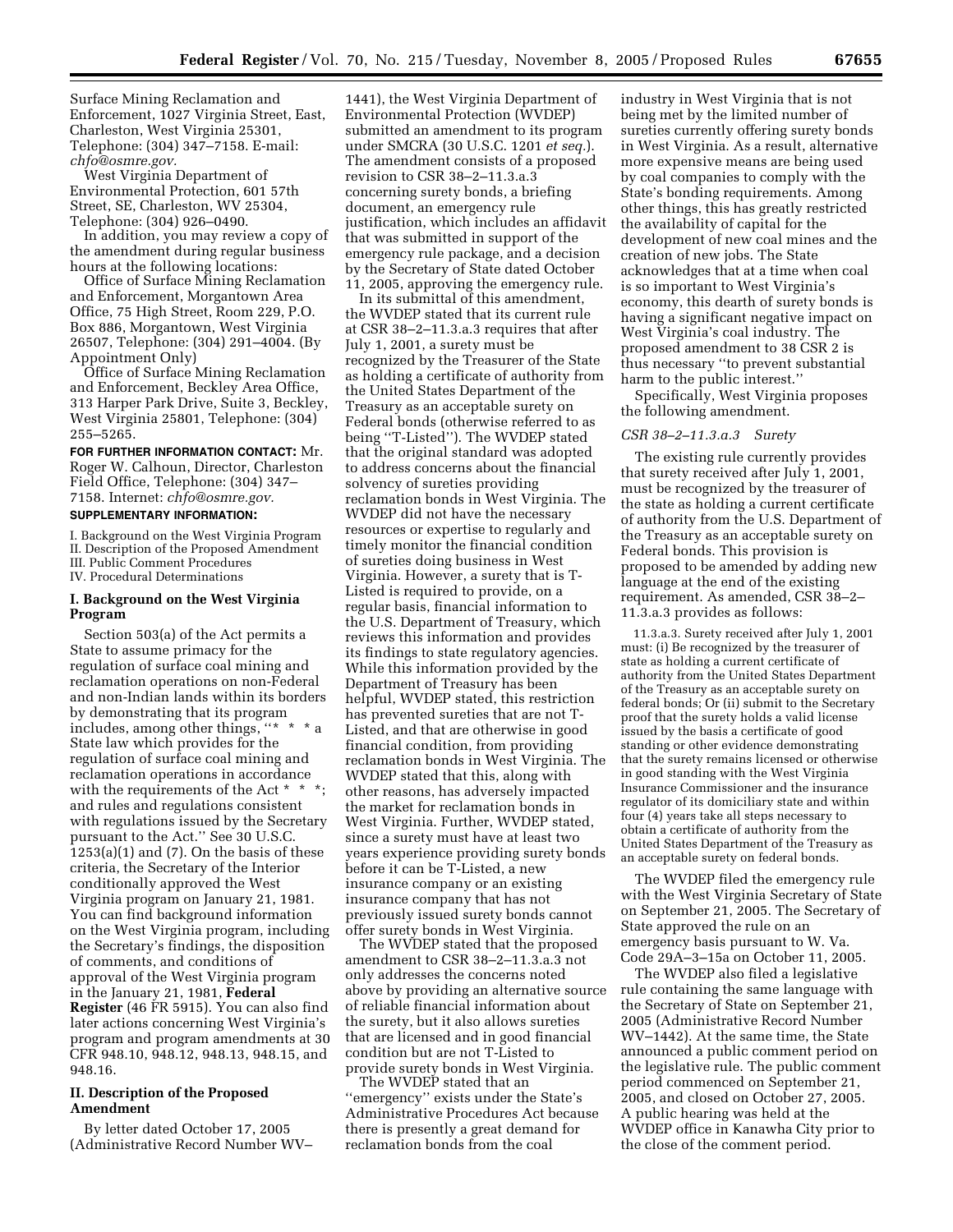On October 3, 2005, WVDEP provided OSM a copy of the proposed rule for informal review. Unlike the State's existing surety bond provisions at CSR 38–2–11.3.a.1 and the Federal surety bond requirements at 30 CFR 800.20(a), OSM notified the State that the proposed revision at CSR 38–2–11.3.a.3 did not appear to require the surety to be licensed to do business in the State. To resolve this concern and to make additional clarifications without altering the purpose or intent of either the emergency or the legislative rule, on October 14, 2005 (Administrative Record Number WV–1443) OSM recommended that the language in both rules be revised as follows:

11.3.a.3. Any company that executes surety bonds in the State after July 1, 2001, must: (i) be recognized by the treasurer of the state as holding a current certificate of authority from the United States Department of the Treasury as an acceptable surety on federal bonds by being included on the Treasury Department's listing of approved sureties (Department Circular 570); or (ii) submit proof to the Secretary that it holds a valid license issued by the West Virginia Insurance Commissioner, and agree to submit to the Secretary on at least a quarterly basis a certificate of good standing from the West Virginia Insurance Commissioner and such other evidence from the insurance regulator of its domiciliary state, if other than West Virginia, demonstrating that it is also in good standing in that state. Companies not included on the United States Treasury Department's listing of approved sureties must diligently pursue application for listing, submit evidence on a semi-annual basis demonstrating that they are pursuing such listing, and within four (4) years, obtain a certificate of authority from the United States Department of the Treasury as an acceptable surety on federal bonds.

State officials agreed that while the recommended technical revisions offered by OSM were better and further clarified the intent of their initial rule, they needed to wait until after the close of their comment period before making any changes to the rule. The WVDEP intends to submit these changes and any additional revisions to OSM after the close of the State's comment period on October 27, 2005. This provision is expected to be in the form of both an emergency and a legislative rule. If the revised rules contain language identical to the language recommended by OSM and included herein, that revision will be acted upon by OSM in this rulemaking. If substantive changes beyond or other than those recommended by OSM are included in the revised rules, we may need to reopen the comment period.

The legislative rule will be submitted to the Legislative Rulemaking Review Committee after the close of the

comment period, and it is to be acted upon by the West Virginia Legislature during the upcoming 2005–2006 regular legislative session. If that rule is adopted with the identical language recommended by OSM as described above, no further action will be required by OSM, and it will become part of West Virginia's permanent regulatory program upon submission by the State.

Given that an emergency situation exists in West Virginia with regard to surety bonds and to avoid any unnecessary delays in approving the proposed State rule, OSM is requesting comments on both the proposed State rule and the suggested revisions to that rule as described above. Any changes adopted by the State after the close of its public comment period will result in the revision to both its emergency and legislative rules. As mentioned above, any substantive changes in the proposed State rules that go beyond those described herein will be subject to further rulemaking.

#### **III. Public Comment Procedures**

Under the provisions of 30 CFR 732.17(h), we are seeking your comments on whether these amendments satisfy the applicable program approval criteria of 30 CFR 732.15. If we approve these revisions they will become part of the West Virginia program.

## *Written Comments*

Send your written or electronic comments to OSM at the address given above. Your written comments should be specific, pertain only to the issues proposed in this rulemaking, and include explanations in support of your recommendations. We may not consider or respond to your comments when developing the final rule if they are received after the close of the comment period (see **DATES**). We will make every attempt to log all comments into the administrative record, but comments delivered to an address other than the Charleston Field Office may not be logged in.

#### *Electronic Comments*

Please submit Internet comments as an ASCII, Word file avoiding the use of special characters and any form of encryption. Please also include ''Attn: SATS NO. WV–108–FOR'' and your name and return address in your Internet message. If you do not receive a confirmation that we have received your Internet message, contact the Charleston Field office at (304) 347– 7158.

## *Availability of Comments*

We will make comments, including names and addresses of respondents, available for public review during normal business hours. We will not consider anonymous comments. If individual respondents request confidentiality, we will honor their request to the extent allowable by law. Individual respondents who wish to withhold their name or address from public review, except for the city or town, must state this prominently at the beginning of their comments. We will make all submissions from organizations or businesses, and from individuals identifying themselves as representatives or officials of organizations or businesses, available for public inspection in their entirety.

### *Public Hearing*

If you wish to speak at the public hearing, contact the person listed under **FOR FURTHER INFORMATION CONTACT** by 4 p.m. (local time), on November 23, 2005. If you are disabled and need special accommodations to attend a public hearing, contact the person listed under **FOR FURTHER INFORMATION CONTACT**. We will arrange the location and time of the hearing with those persons requesting the hearing. If no one requests an opportunity to speak, we will not hold a hearing.

To assist the transcriber and ensure an accurate record, we request, if possible, that each person who speaks at the public hearing provide us with a written copy of his or her comments. The public hearing will continue on the specified date until everyone scheduled to speak has been given an opportunity to be heard. If you are in the audience and have not been scheduled to speak and wish to do so, you will be allowed to speak after those who have been scheduled. We will end the hearing after everyone scheduled to speak and others present in the audience who wish to speak, have been heard.

### *Public Meeting*

If only one person requests an opportunity to speak, we may hold a public meeting rather than a public hearing. If you wish to meet with us to discuss the amendment, please request a meeting by contacting the person listed under **FOR FURTHER INFORMATION CONTACT**. All such meetings will be open to the public and, if possible, we will post notices of meetings at the locations listed under **ADDRESSES**. We will make a written summary of each meeting a part of the Administrative Record.